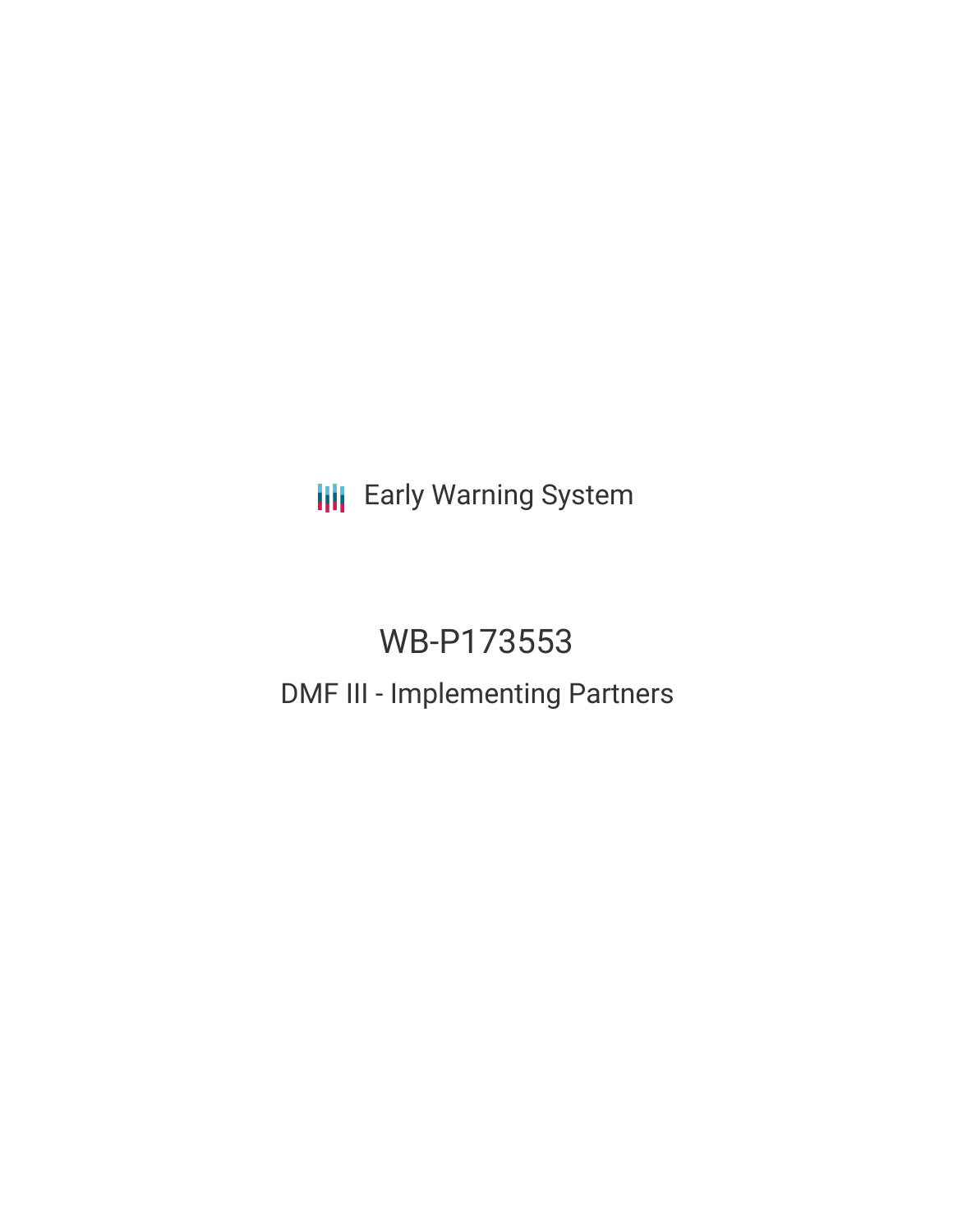



## **Quick Facts**

| <b>Financial Institutions</b> | World Bank (WB) |
|-------------------------------|-----------------|
| <b>Status</b>                 | Pipeline        |
| <b>Bank Risk Rating</b>       |                 |
| <b>Project Cost (USD)</b>     | \$4.00 million  |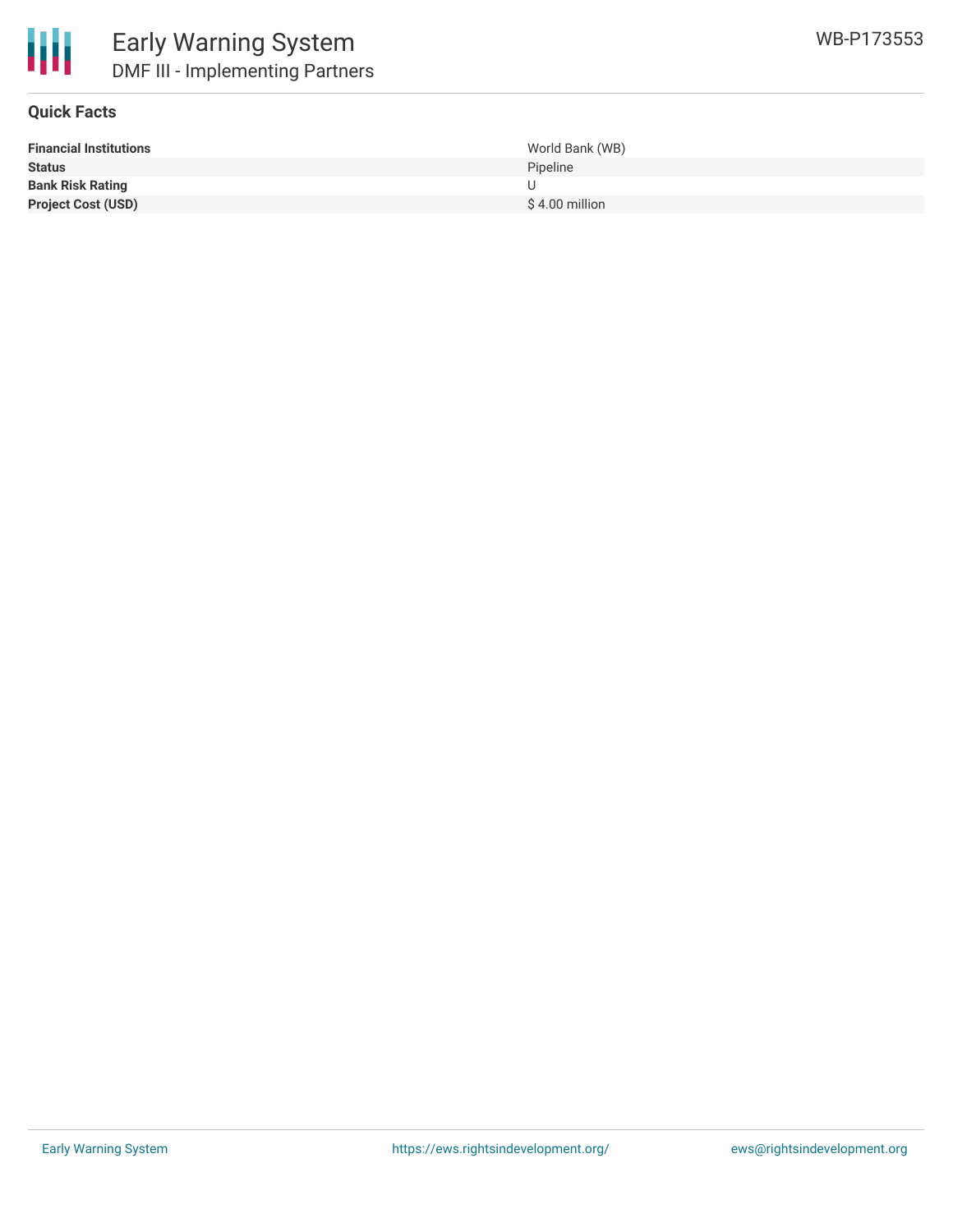

## **Project Description**

The objective of the Debt Management Facility is to strengthen debt management to reduce debtrelated vulnerabilities and improve debt transparency through capacity building activities, including design and application of tailored advisory services and technical assistance, applied analytical works, training, webinars and peer-to-peer learning.

The World Bank has classified this project as having Low environmental and social risks.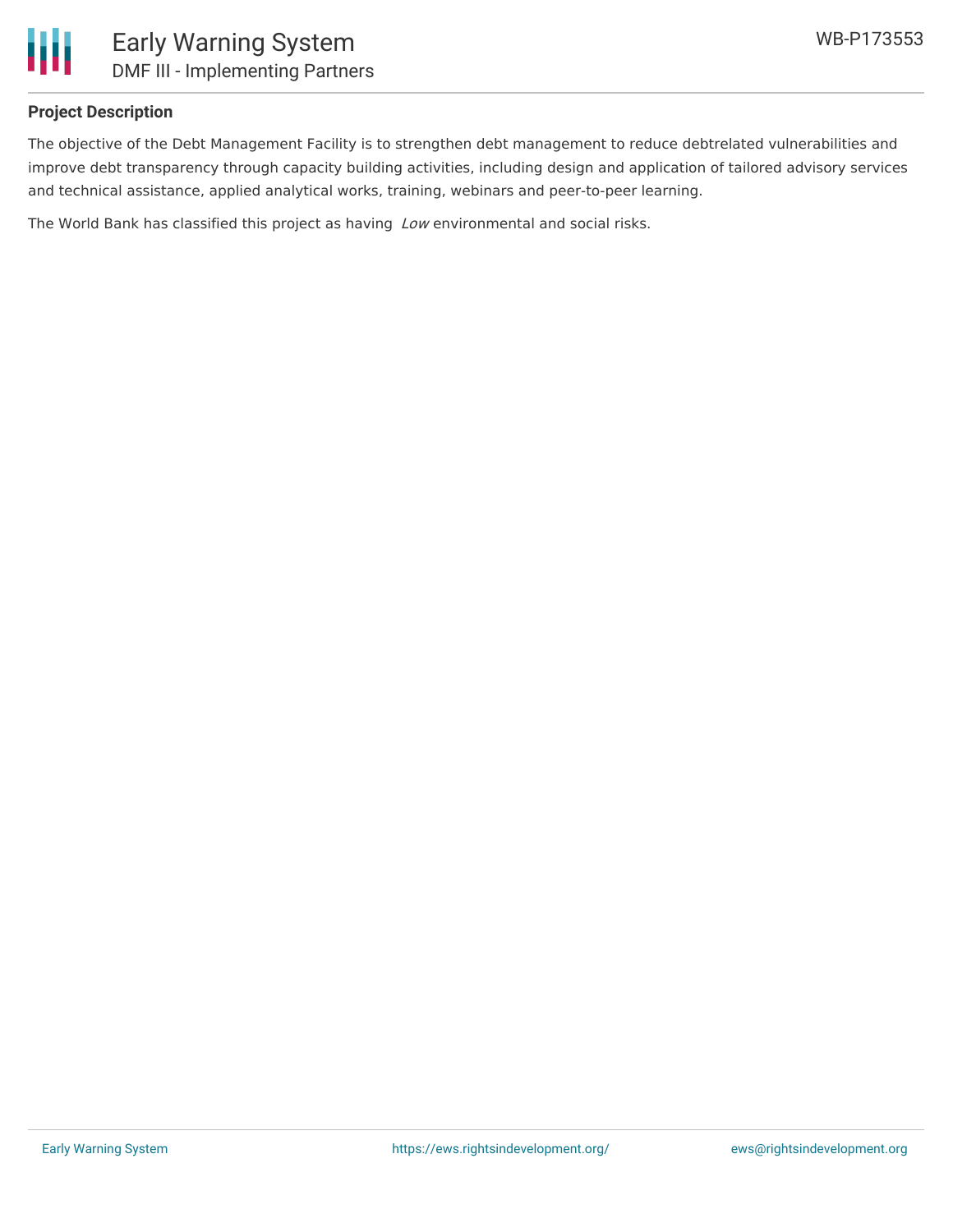## **Investment Description**

World Bank (WB)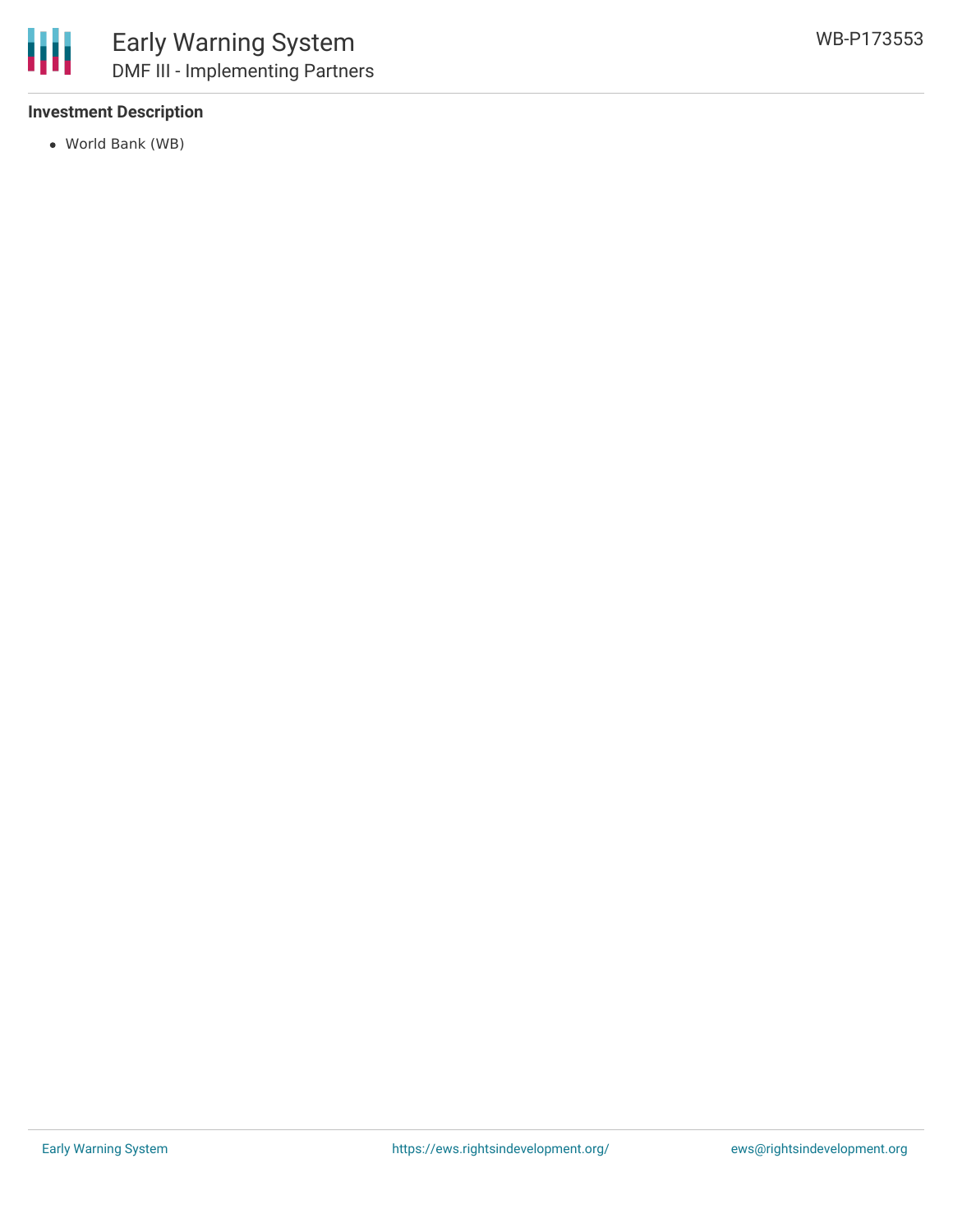## **Contact Information**

WORLD BANK Emmy Silvya Yokoyama Tsuchikame / Senior Operations Officer / 202-473-5574 BORROWER/CLIENT Debt Management Program of the United Nations Conference on Trade and Development (UNCTAD-DMFAS) Gerry Teeling / Head, DMFAS Programme / 41229175834 / [gerry.teeling@unctad.org](mailto:gerry.teeling@unctad.org) Siddhartha Tuladhar / Programme Officer / 41229175834 / [siddhartha.tuladhar@unctad.org](mailto:siddhartha.tuladhar@unctad.org)

Debt Management Section of the Commonwealth Secretariat (COMSEC) Pamella McLaren / Adviser and Head / 442079300827 / : [p.mclaren@commonwealth.int](mailto:p.mclaren@commonwealth.int) Sanjay Kumar / Debt Management / 442077476500 / : [s.kumar@commonwealth.int](mailto:s.kumar@commonwealth.int)

Debt Relief International (DRI)

Matthew Martin / Director / 442039606000 / : [matthew.martin@dri.org.uk](mailto:matthew.martin@dri.org.uk) David Waddock / 44396060000 / [Mail@dri.org.uk](mailto:Mail@dri.org.uk)

West African Institute for Financial and Economic Management (WAIFEM) Baba Yusuf Musa / Director General /2348146964647 / [bmusa@waifem-cbp.org](mailto:bmusa@waifem-cbp.org)

Macroeconomic & Financial Management Institute of Eastern & Southern Africa (MEFMI) Stanislas Nkhata / Director, Debt Management Programme /2634745988 / [Stanislas.Nkhata@mefmi.org](mailto:Stanislas.Nkhata@mefmi.org) Tiviniton Makuve / Programme Manager /2634745988 / [tiviniton.makuve@mefmi.org](mailto:tiviniton.makuve@mefmi.org) IMPLEMENTING AGENCIES

#### WAIFEM

Baba Yusuf Musa / Director General /2348146964647/ [bmusa@waifem-cbp.org](mailto:bmusa@waifem-cbp.org)

### ACCOUNTABILITY MECHANISM OF WORLD BANK

The World Bank Inspection Panel is the independent complaint mechanism and fact-finding body for people who believe they are likely to be, or have been, adversely affected by a World Bank-financed project. If you submit a complaint to the Inspection Panel, they may investigate to assess whether the World Bank is following its own policies and procedures for preventing harm to people or the environment. You can contact the Inspection Panel or submit a complaint by emailing ipanel@worldbank.org.